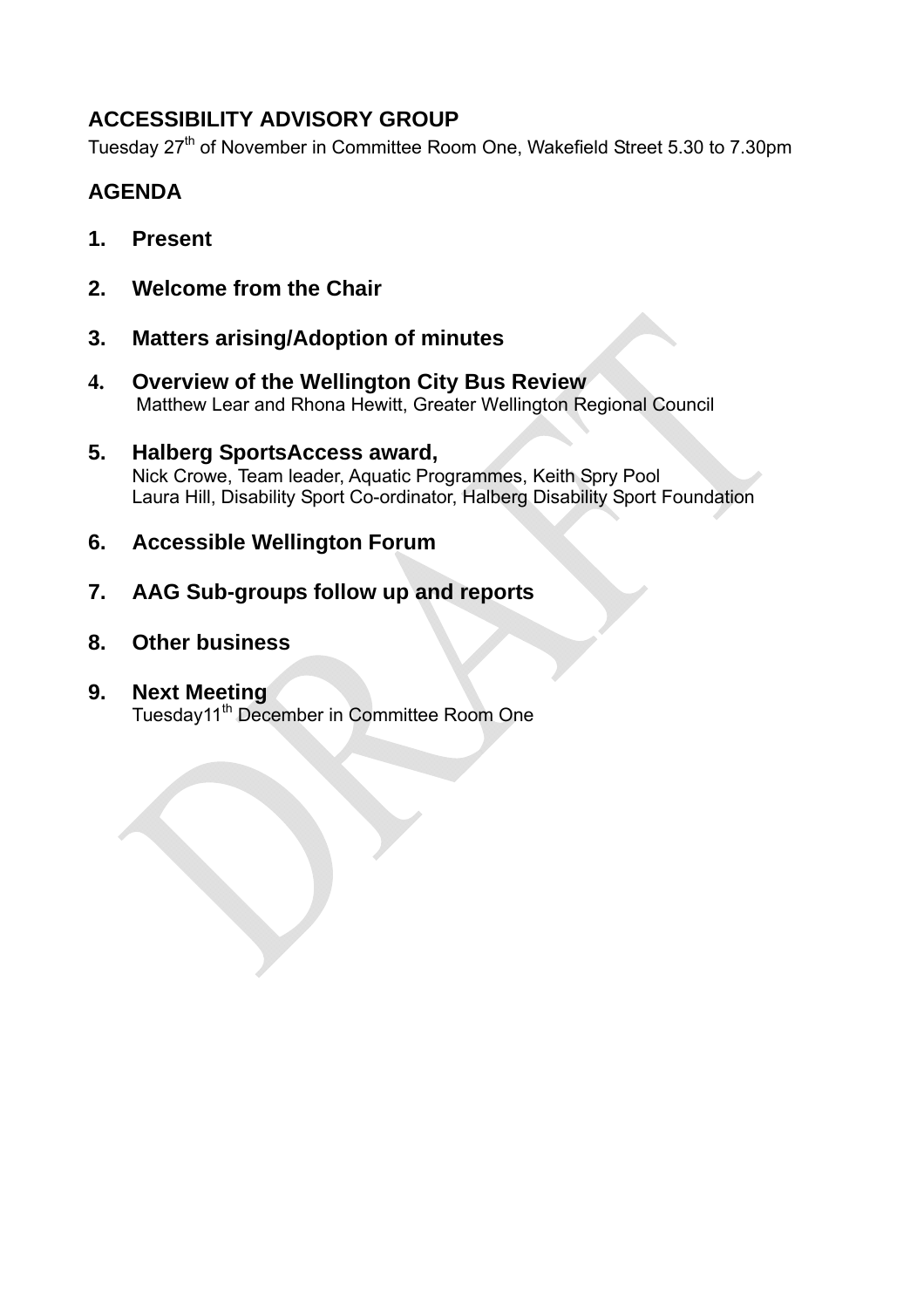# **RECORD OF MEETING: ACCESSIBILITY ADVISORY GROUP**

Tuesday 27<sup>th</sup> of November in Committee Room One, Wakefield Street 5.30 to 7.30pm

### **1. Present**

- Members: Jason Strawbridge, Lachlan Mackay (Co- Chair), Alan Royal, Linda Hobman, Rosemary Cole, Angela Vanderpoel,
- Council Officers: Lisa Matthews, Nick Crowe
- Councillors: Iona Pannett
- Guests: Matthew Lear, Rhona Hewitt, Greater Wellington Regional Council**,** Laura Hill, Disability Sport Co-ordinator, Halberg Disability Sport Foundation
- Interpreters:

### **2. Welcome from the Chair**

Apologies: Julia Mosen, Shannon Morris

### **3. Adoption of Minutes**

Minutes of last meeting 30 October 2012 approved. Rosemary/Linda

### **4. Overview of the Wellington City Bus Review**

Presentation on Wellington City Bus Review. The first round of consultation has been completed. The revised plan is being presented to GWRC Councillors for the go ahead. Still allows for change.

Discussion:

- Principles of increasing capacity/accessibility and frequency.
- The transfer idea was not popular so there will be more through routes.
- Research completed on numbers of users and on/off points.
- 20 new buses coming (accessible buses).
- Bus shelters are being upgraded. The Council buying more than what GWRC is providing. Design key to protect from weather conditions but also provide feeling of safety. Size of new ones will increase from 2.4 m to 3.6 m when possible. Location is a factor in design.

**Action** 

GWRC will continue to involve AAG in its consultation process.

### **5. Halberg SportsAccess award**

The SportAccess Awards recognise sports clubs and facilities that provide opportunities for people with disabilities to take part in sport and recreation. Facilities must meet certain criteria, including putting a disability action plan into place and showing long-term commitment to promoting the inclusion of disabled people. Keith Spry Pool in Johnsonville was presented with a SportAccess Award from the Halberg Trust. The pool has gained silver accreditation for its work with the disabled and special needs community, and is only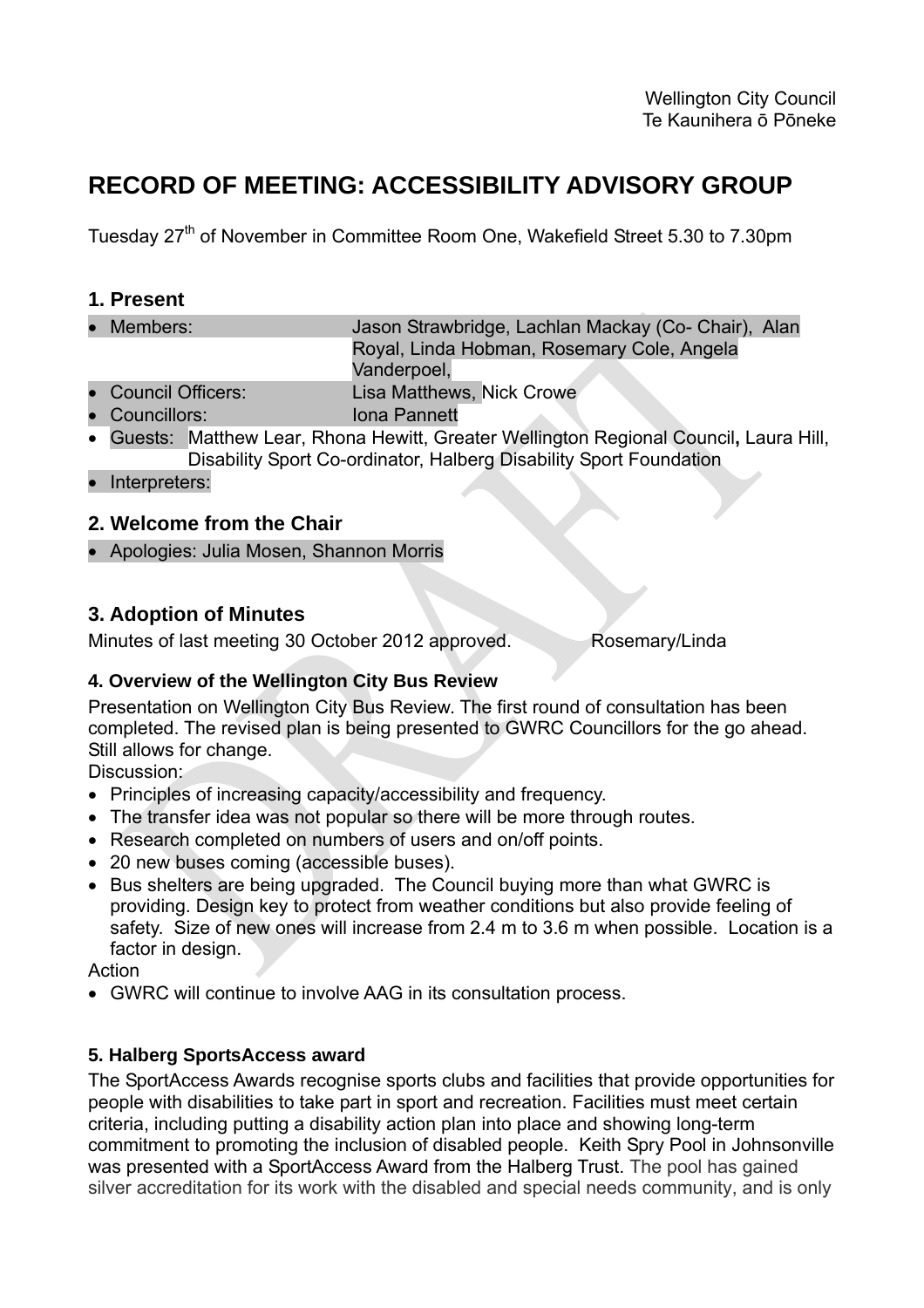the fourth aquatic facility in New Zealand to receive the award. Julia and Lisa attended the award ceremony.

Discussion:

- Internal review process.
- Changed information and changed key phrases, staff had training including "Opening Doors" and "No Exceptions" programmes.
- Process took a year but could be done in a shorter time.
- Other Council facilities could also undertake the process.
- Barriers experienced in house including given no budget to make changes needed otherwise could have been a Gold Award.
- Council's Recreation Policy everything should be accessible.

Action:

- AAG to follow this up for the Sports forum **ALL**
- Lisa to contact Recreation Wellington **Lisa**

### **6. Accessible Wellington Forum**

Discussion:

- Need to achieve some work before Christmas including the invites and the advertising material.
- AAG need to support the work of the C and E team to get this achieved.

Action

- Two subgroups formed to help Kendall, Lachlan and Linda to work on invites and Julia, Rosemary and Angela to work on publicity with Barbara Burke. **Sub-groups**
- Theme of "take a chance on me" not liked and "see the ability in disability" suggested by Jason.

### **7. AAG Sub-groups follow up and reports**

Economic development and governance

 The new City Ambassadors haven't had any training regarding working with people with impairments.

Action

 Lisa to email Robyn Steele regarding recommending that the Ambassadors do the Discover training and the Ambassador Team Leader is to be invited to future AAG meeting. **Lisa** 

Arts and Culture and Social and Recreation

• Nothing to report

Accessible Environment and transport

- Opera House laneway site visit with Urban Design improved visual passage through to the sea with a pedestrian crossing and improved lighting and safety features.
- Jason attended the GWRC 30 year plan for public transport meeting. Conceptual at the moment.
- Kumutoto oral submission very successful. As a side product Kendal met with the Chair of the Technical Advisory Group and a process is in place including a yearly meeting of the two groups.

**Action** 

AAG to monitor the changes to Opera House Lane **All**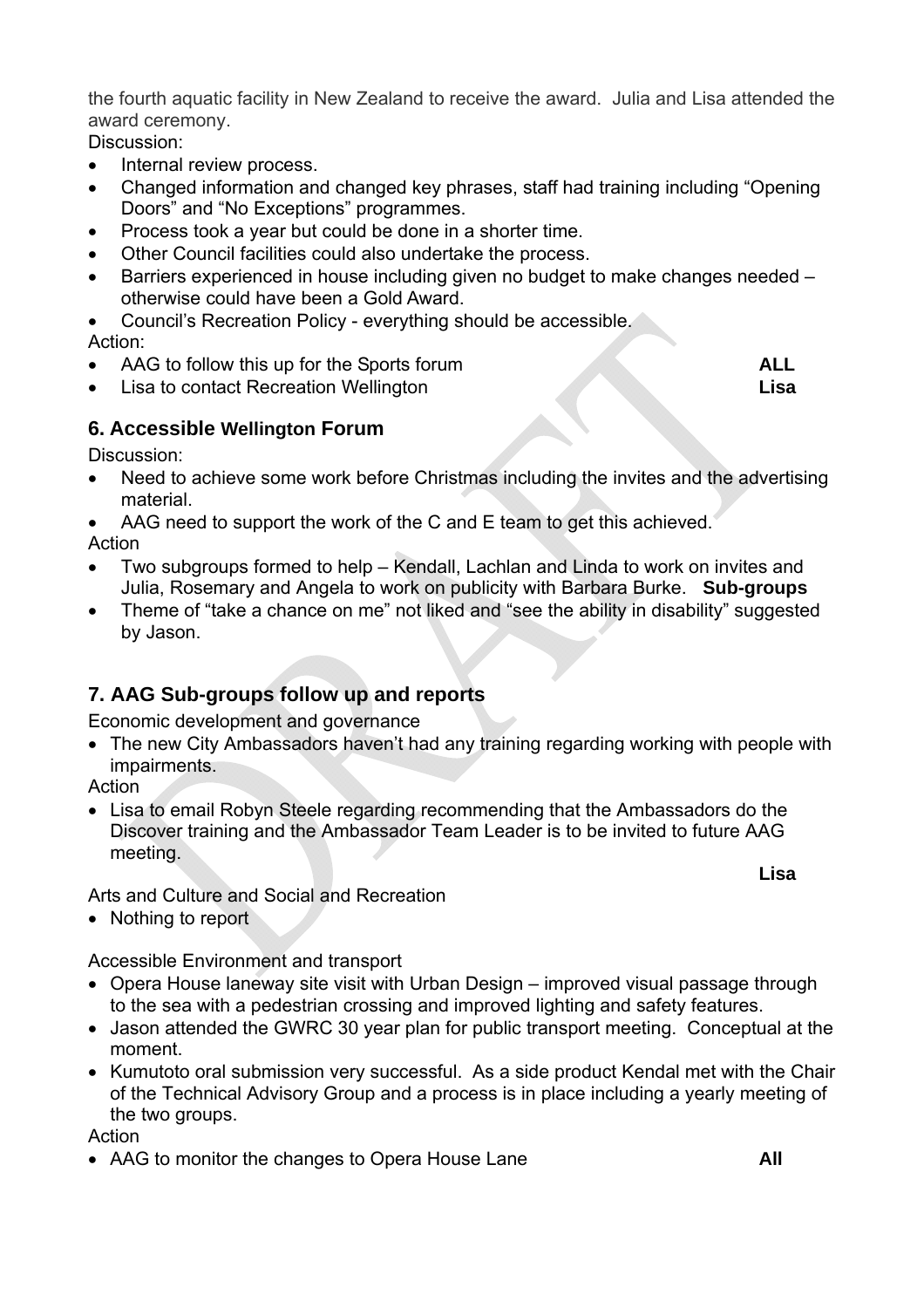### **8. Other business**

- 1. Email from Thomas regarding problems at the Airport
- Kendal to email Thomas for clarification and then to email contact he has at the airport. Email Ian McKinnon as a last resort **Kendall**
- 2. Ethnic Forum
- Alan attended this and thought it was very good.
- 3. Earthquake preparedness
- Meeting on December  $6<sup>th</sup>$  with Wellington Regional Emergency Management Office AAG members attending
- 4. Fireworks
- AAG thoroughly enjoyed the event and wanted their thanks minuted again.

### **9. Next Meeting**

Monday 10<sup>th</sup> of November in Committee Room One. May change to Tuesday 11th

# **Appendix 1**

### **Follow up actions**

### **From 30 November**

- Kendal to email Thomas for clarification of his email regarding problems at the airport and then to email contact he has at the airport. Email Ian McKinnon as a last resort
	- **Kendall Kendall**
- Lisa to contact Recreation Wellington regarding the sports forum **Lisa**
- Two subgroups formed to help Kendall, Lachlan and Linda to work on invites and Julia, Rosemary and Angela to work on publicity with Barbara Burke. **Sub-groups**
- AAG to monitor the changes to Opera House Lane **All**

### **From 25 September**

 To start a key target invite list via email **ALL** Feedback on conflict of interest video to be given by members **ALL**

### **From July 31**

- Safe and Sustainable transport reference group a representative from AAG to be appointed at next meeting
- Lisa will talk with Lucie Derosiers about how to capture accessibility guidance into the 'public space design manual' to ensure it is considered in all projects

### **From June 26th**

 Work on mayoral letter to the Ministry regarding the lack of legislation in temporary works. **Jason to work on with Iona** 

### **From April 24th**

 Lisa to check whether a Council advisory group can or should have such a disclaimer to protect itself from repercussions of advice. The same state of the state of the state of the state of the state of the state of the state of the state of the state of the state of the state of the state of the state of the

### From March 27<sup>th</sup> meeting

Lisa to clarify Council's responsibility for the timing on traffic lights for pedestrians.